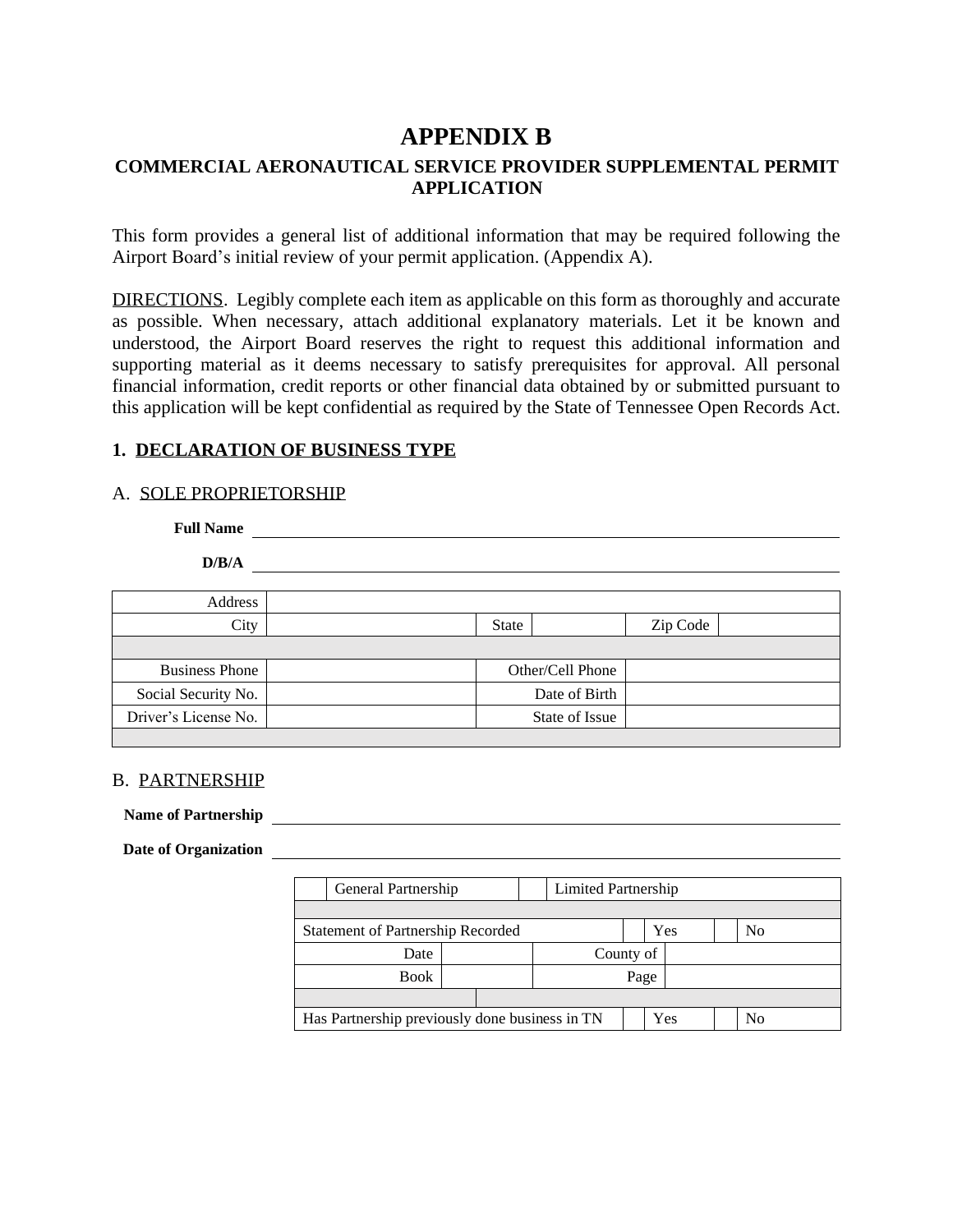| <b>Name</b>          |                |          | <b>Share</b> |
|----------------------|----------------|----------|--------------|
| Address              |                |          |              |
| City                 | <b>State</b>   | Zip Code |              |
| Social Security No.  | Date of Birth  |          |              |
| Driver's License No. | State of Issue |          |              |
|                      |                |          |              |
| <b>Name</b>          |                |          | <b>Share</b> |
| Address              |                |          |              |
| City                 | <b>State</b>   | Zip Code |              |
| Social Security No.  | Date of Birth  |          |              |
| Driver's License No. | State of Issue |          |              |
|                      |                |          |              |
| <b>Name</b>          |                |          | <b>Share</b> |
| Address              |                |          |              |
| City                 | <b>State</b>   | Zip Code |              |
| Social Security No.  | Date of Birth  |          |              |
| Driver's License No. | State of Issue |          |              |

Provide the information requested for each general partner.

#### C. JOINT VENTURE/CO-OP

# **Name of Organization**

# Date of Organization <u>and the contract of the contract of Organization</u>

| Joint Venture/Co-op Agreement Recorded         | Y es       | Nο |
|------------------------------------------------|------------|----|
| Has Partnership previously done business in TN | <b>Yes</b> | No |

Provide the information requested for each person participating in the Joint Venture or Cooperative entity.

| <b>Name</b> |       |          |
|-------------|-------|----------|
| Address     |       |          |
| City        | State | Zip Code |
|             |       |          |
| <b>Name</b> |       |          |
| Address     |       |          |
| City        | State | Zip Code |
|             |       |          |
| <b>Name</b> |       |          |
| Address     |       |          |
| City        | State | Zip Code |
|             |       |          |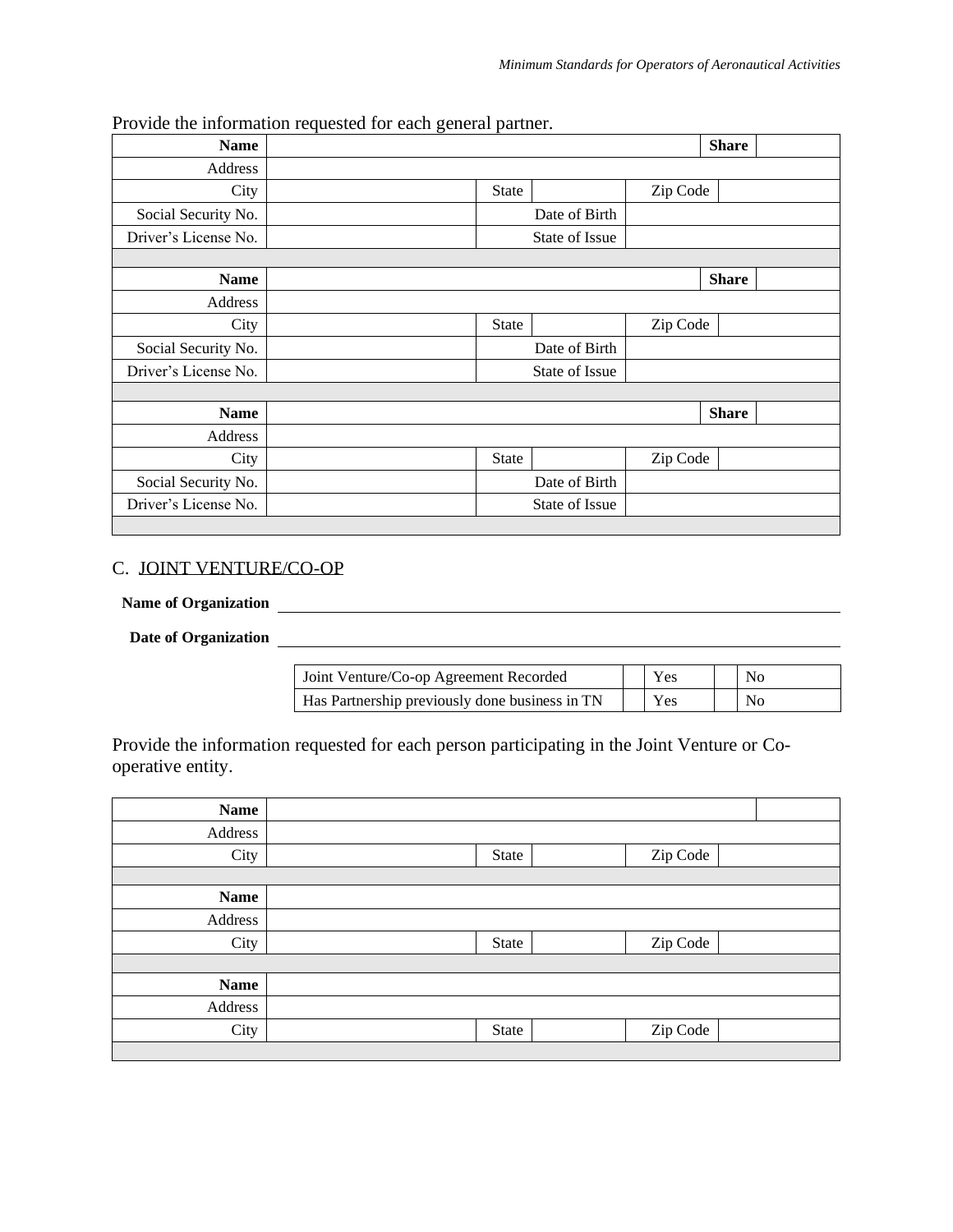### D. CORPORATION

#### Name experience and the second second second second second second second second second second second second second second second second second second second second second second second second second second second second se

| State of Incorporation                              | Date of Incorporation |           |                |
|-----------------------------------------------------|-----------------------|-----------|----------------|
|                                                     |                       |           |                |
| Has TN authorized Corporation to do business in TN? |                       | Yes       | N <sub>0</sub> |
| How is the Corporation is held?                     |                       | Privately | Publicly       |
|                                                     |                       |           |                |

If publicly held, where and how is stock traded?

If a private corporation, attach a separate sheet listing the name, title, address, number of voting and non-voting shares for each officer, Director, and Principal shareholder.

List the name, title and address of each Officer of the Corporation

| <b>Name</b> |       | <b>Title</b> |          |
|-------------|-------|--------------|----------|
| Address     |       |              |          |
| City        | State |              | Zip Code |
|             |       |              |          |
| <b>Name</b> |       | <b>Title</b> |          |
| Address     |       |              |          |
| City        | State |              | Zip Code |
|             |       |              |          |
| <b>Name</b> |       | <b>Title</b> |          |
|             |       |              |          |
| Address     |       |              |          |
| City        | State |              | Zip Code |
|             |       |              |          |
| <b>Name</b> |       | <b>Title</b> |          |
| Address     |       |              |          |
| City        | State |              | Zip Code |

Business Information

| .                       |          | Phone    |  |
|-------------------------|----------|----------|--|
| ~·<br>$\mathcal{C}$ ity | ate<br>ມ | -<br>ode |  |

Service Agent Information

| Name    |       |          |  |
|---------|-------|----------|--|
| Address |       | Phone    |  |
| City    | State | Zip Code |  |

Attach a copy of the Articles of Incorporation or other documentation creating the Corporation.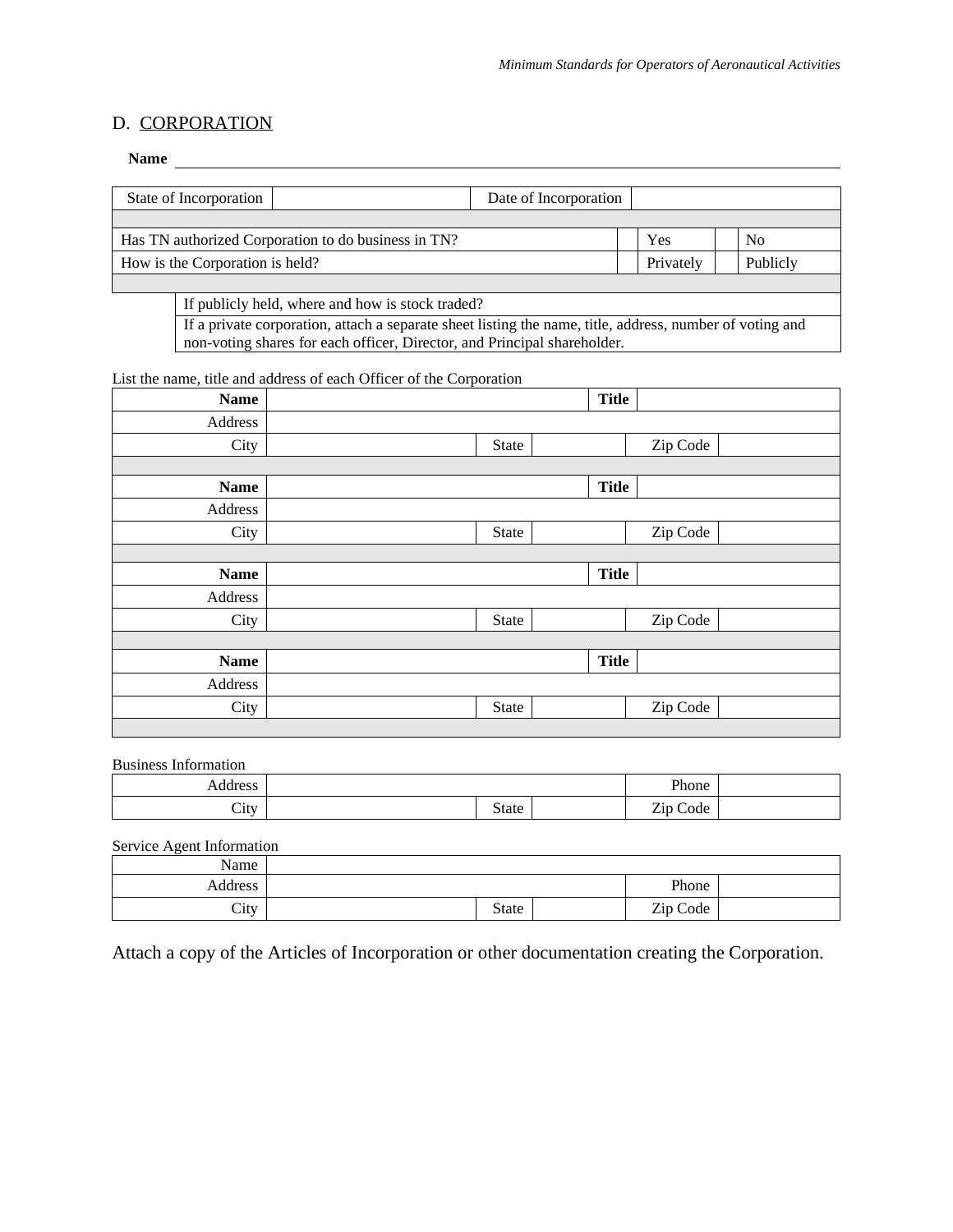## E. LIMITED LIABILITY COMPANY (LLC)

#### **Name of Company**

| <b>State of Company</b>                                      | Date of Company |     |    |
|--------------------------------------------------------------|-----------------|-----|----|
|                                                              |                 |     |    |
| I Is this LLC recorded?                                      |                 | Yes | No |
| Has the State of TN authorized the LLC to do business in TN? |                 | Yes | No |

#### List the name, title and address of all members of the LLC.

| <b>Name</b> |              | <b>Title</b> |          |  |
|-------------|--------------|--------------|----------|--|
| Address     |              |              |          |  |
| City        | State        |              | Zip Code |  |
|             |              |              |          |  |
| <b>Name</b> |              | <b>Title</b> |          |  |
| Address     |              |              |          |  |
| City        | <b>State</b> |              | Zip Code |  |
|             |              |              |          |  |
|             |              |              |          |  |
| <b>Name</b> |              | <b>Title</b> |          |  |
| Address     |              |              |          |  |
| City        | State        |              | Zip Code |  |
|             |              |              |          |  |
| <b>Name</b> |              | <b>Title</b> |          |  |
| Address     |              |              |          |  |
| City        | State        |              | Zip Code |  |

Attach a copy of the agreement that formed the LLC and was filed with the State or other agency that recorded the LLC. This agreement should, at a minimum, detail the division of management and responsibilities, rights of members to withdraw capital, and the responsibilities of members to contribute new capital as necessary.

# **2. ADDITIONAL INFORMATION**

### A. REFERENCES.

(1) Three (3) business references (including Bank references) with knowledge of debt and payment history.

(2) Three (3) credit references.

B. HELD PERMITS. Copies of any and all applicable licenses, permits, or certificates required to conduct this business (ie. FAA Part 135 Certificate of Air Agency Certificate).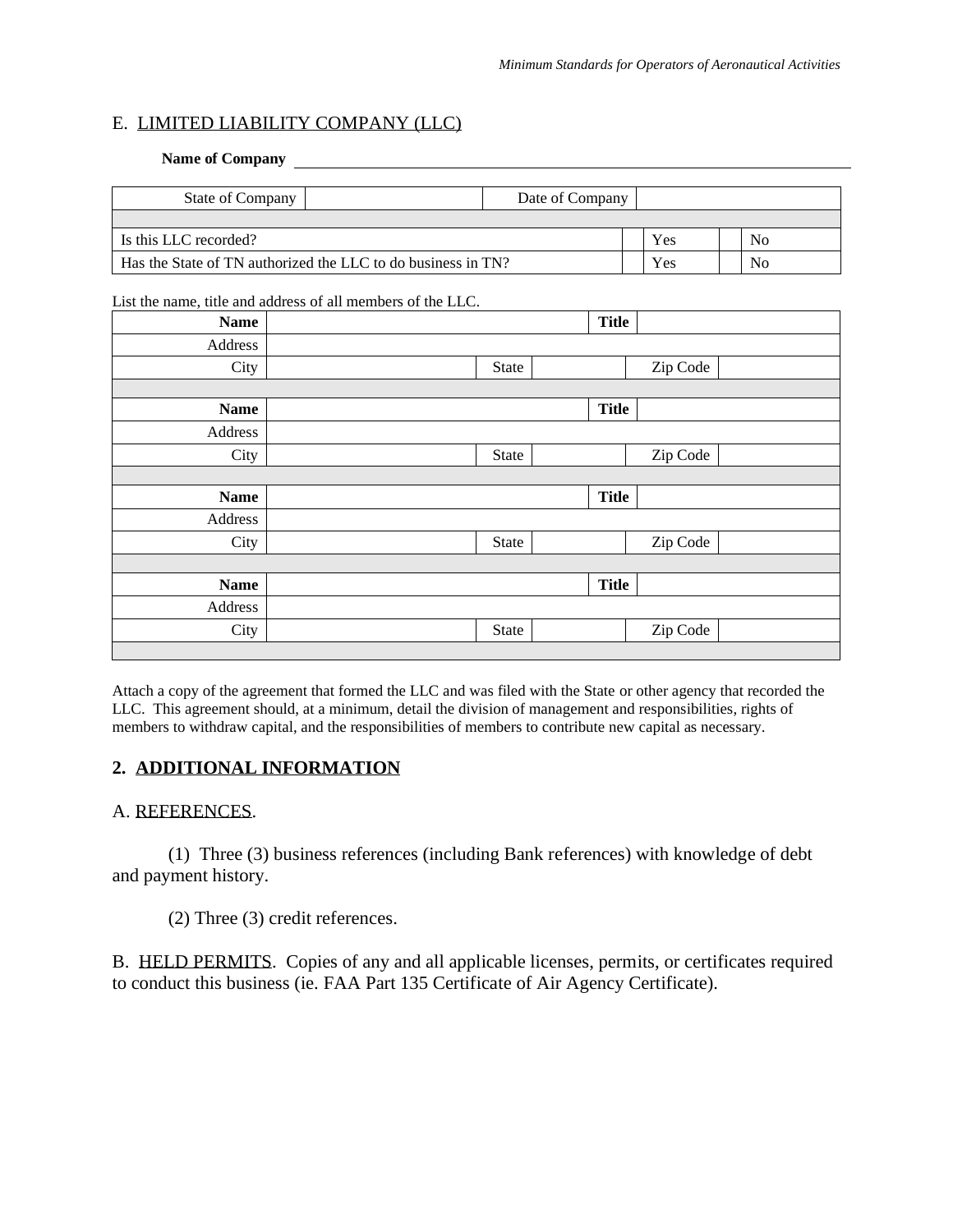C. BUSINESS PLAN. The organization's business plan or pro forma, to include at least the following:

(1) Explanation of the type of commercial aeronautical operation the organization proposes to run and all services it will offer and to whom.

(2) The number of personnel to be employed at the Airport

(3) Any required utilities, pavements, ramp etc. the organization will need.

(4) Hours of operation to include provisions, if available, for emergencies, after hours and federal holidays.

(5) If a similar operation exists at the Airport, contract the organization's proposed operation with that one. Include financial data and differences if available and appropriate.

(6) List of aircraft tail number(s) and type(s) to be utilized in the proposed operation.

(7) If applicable, provide percent of intended sales or services to: aircraft/customers based at the Airport and those based elsewhere that may visit or fly into the Airport.

D. EXPERIENCE. Provide details of experience that at minimum includes the following:

(1) Details as it relates to the type of business the organization proposes to develop.

(2) Details of the persons who will be directly involved in this business.

(3) Specifics as to dates of experience and resulting profit and loss.

(4) Any other experience in the field of aviation services for which this application is being made.

E. FINANCIAL STATEMENTS. Provide copies of current financial statements of the organization. Provide explanation(s) for any adverse or suspect information.

F. INSURANCE. Provide copies of certificates of insurance and/or bonds, as applicable to the operations. Explain any insurance deductibles or self-insurance scenarios. If not applicable, please annotate such.

G. STATE AUTHORIZATION. Provide proof of authorization to the organization to conduct (do) business in the State of Tennessee.